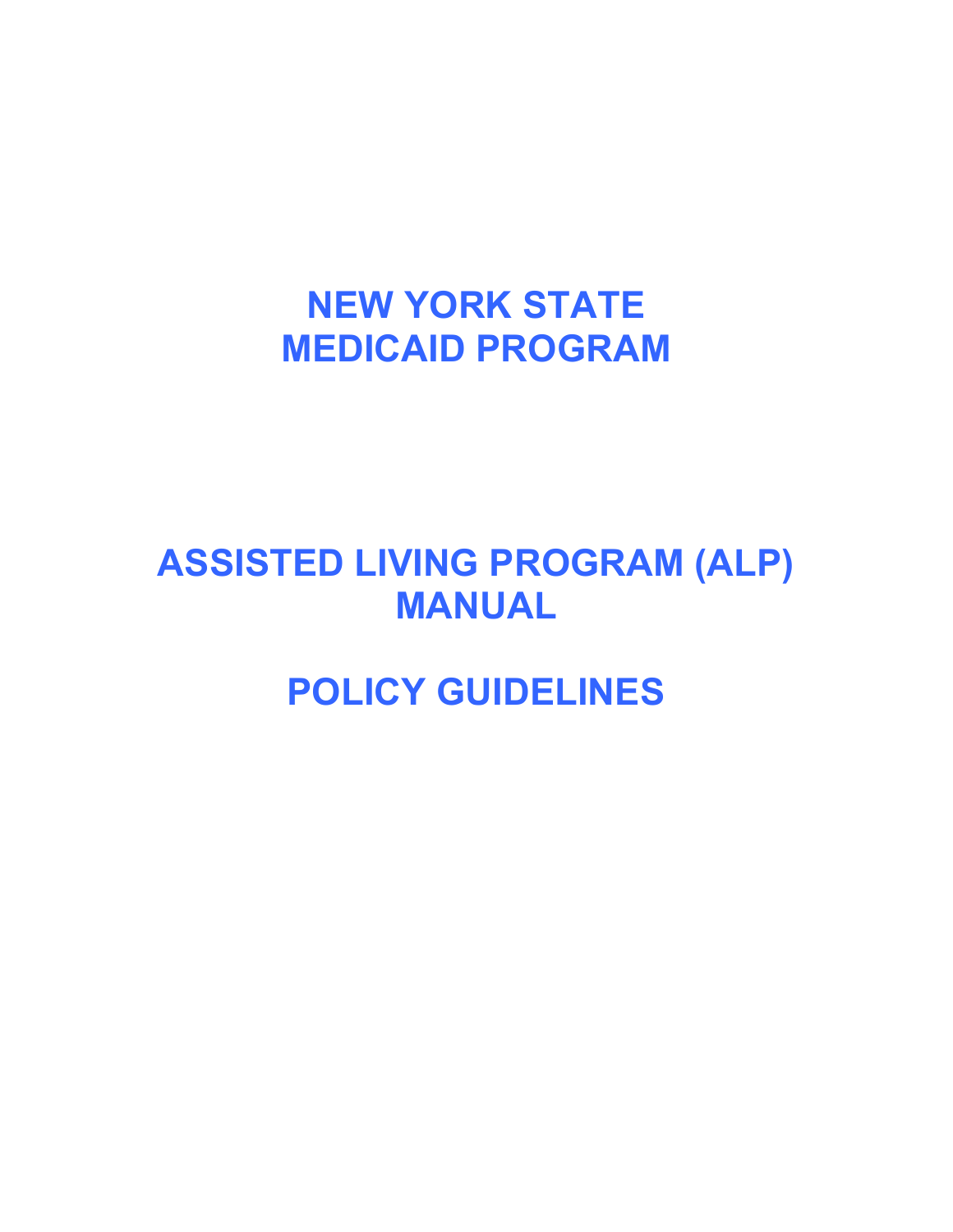# **Table of Contents**

| QUALIFICATION/REQUIREMENTS OF THE ALP AS A PERSONAL CARE PROVIDER AGENCY 6 |  |
|----------------------------------------------------------------------------|--|
|                                                                            |  |
|                                                                            |  |
|                                                                            |  |
|                                                                            |  |
|                                                                            |  |
|                                                                            |  |
|                                                                            |  |
|                                                                            |  |
|                                                                            |  |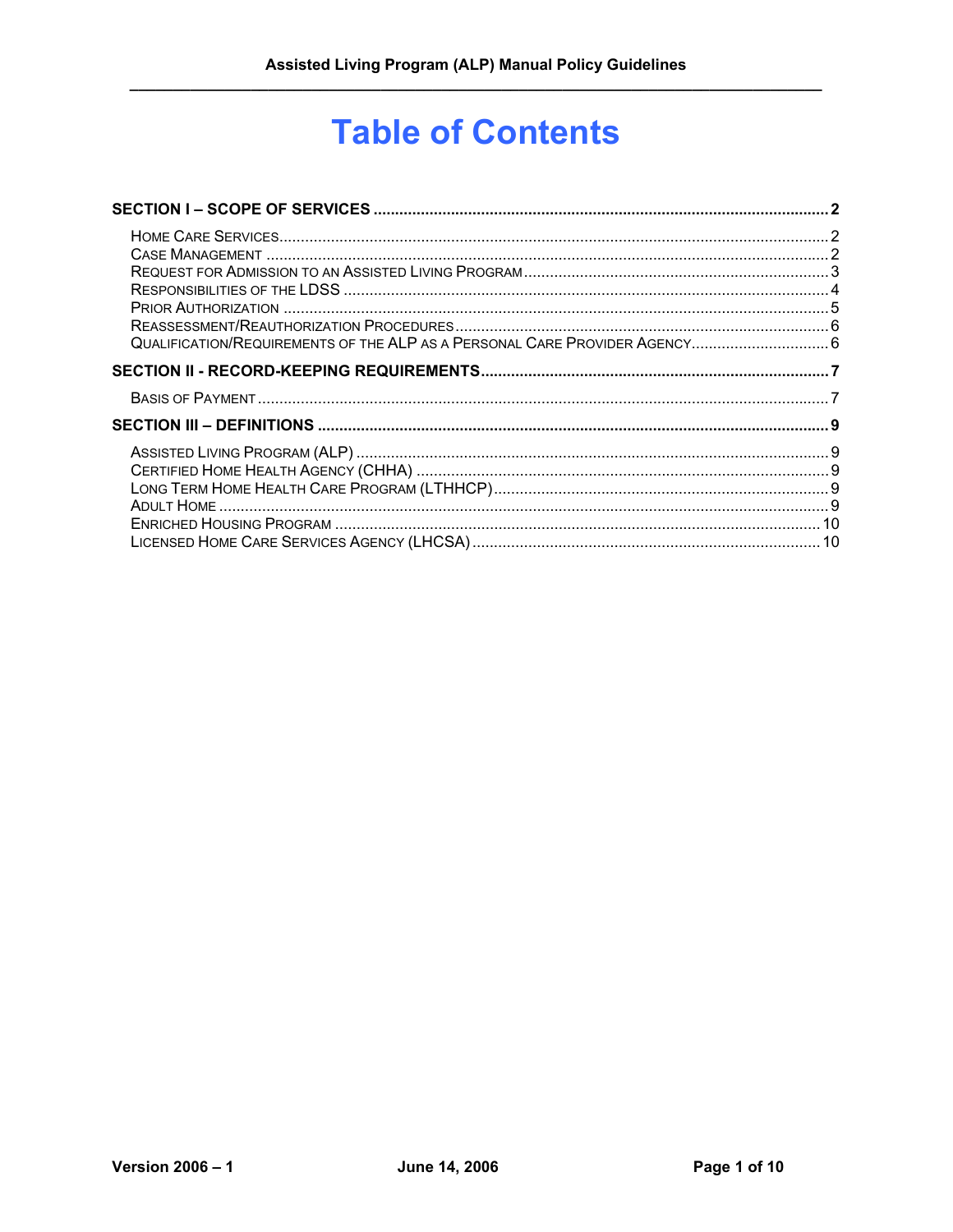## <span id="page-2-0"></span>**Section I – Scope of Services**

### <span id="page-2-1"></span>**Home Care Services**

Home care services that are covered under the daily Medicaid rate, and for which no additional separate billing can be made, in the Assisted Living Program (ALP) include:

- ¾ Title XIX Personal Care Services;
- ¾ Home Health Aide Services;
- ¾ Personal Emergency Response Services (PERS);
- ¾ Nursing Services;
- $\triangleright$  Physical Therapy;
- $\triangleright$  Occupational Therapy;
- $\triangleright$  Speech Therapy;
- $\triangleright$  Medical supplies and equipment not requiring prior approval; and
- $\triangleright$  Adult day health care in a program approved by the Commissioner of Health.

In addition to the provision of any of these needed home care services, the ALP is responsible for the overall case management of individuals participating in the program.

#### <span id="page-2-2"></span>**Case Management**

Case management functions that are the responsibility of the ALP include, but are not limited to, the following:

- $\triangleright$  Receiving the initial referral for the assisted living program, providing information to the applicant about the program, assisting the applicant, when appropriate, in completing an MA application and forwarding the application to the social services district in which the ALP is located;
- $\triangleright$  Assisting the applicant to obtain a physician's order when the applicant or the applicant's representative is unable to do so;
- $\triangleright$  Completing the applicant's social assessment on forms approved by the Department;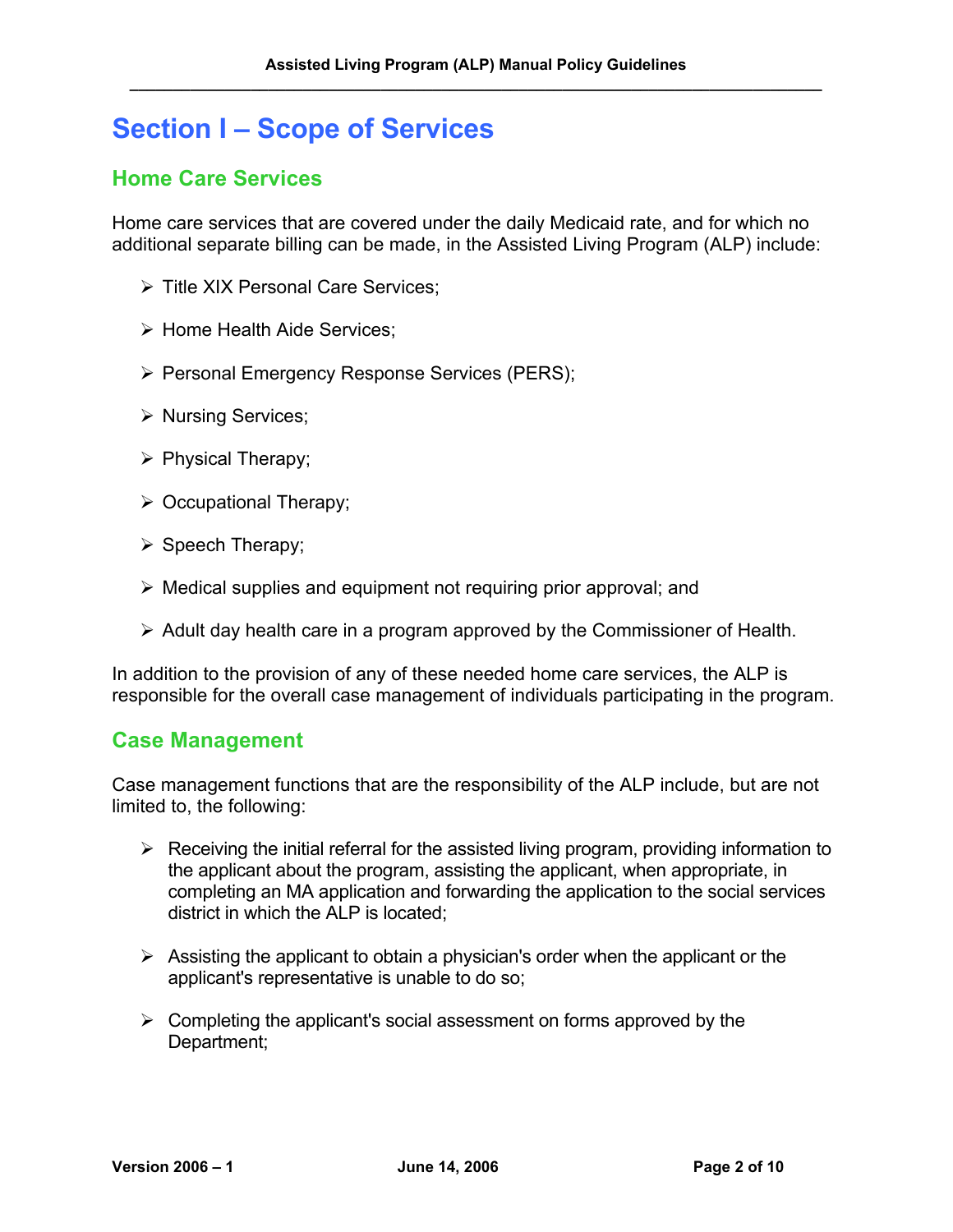- $\triangleright$  Completing or arranging for completion of the nursing assessment which includes the Patient Review Instrument (PRI) or its successor, and other tools approved by the Department;
- ¾ Determining the Resource Utilization Group (RUG) category of the individual based upon the assessments and physician's order;
- $\triangleright$  Forwarding to the social services district for their review the completed nursing and social assessments, RUG category determination and physician's order form;
- $\triangleright$  Providing or arranging for the delivery of ALP services;
- $\triangleright$  Allowing the individual access to his/her written case records;
- $\triangleright$  Establishing linkages to services provided by other community agencies, providing information about these services to MA recipients and establishing criteria for referring MA recipients to these services;
- $\triangleright$  Achieving, to the maximum extent possible, economic efficiencies, including, but not limited to, using shared aides consistent with the ALP's staffing standards; and
- $\triangleright$  Arranging for the reduction or discontinuance of an MA recipient's services when the ALP reassesses the recipient and determines that the recipient's services must be reduced or discontinued.

### <span id="page-3-0"></span>**Request for Admission to an Assisted Living Program**

A request for an assessment for admission into the ALP will be made directly to the ALP. The ALP must complete an initial screening to determine that an individual is appropriate for participation. Following the initial screening, the ALP must complete, or arrange for completion of, a nursing assessment which includes the PRI, or its successor, and other tools approved by the Department.

A social/functional assessment must also be completed by the administrator of the ALP after the individual is determined appropriate for the ALP.

This must be completed *prior* to his/her admission to the ALP to determine if the individual's physical, supervisory, and psychosocial needs can be supported by the ALP.

If the individual is determined appropriate for the ALP, based on the review of the physician's order, nursing and social assessment and mental health assessment, if deemed necessary, the ALP will make a RUG category determination.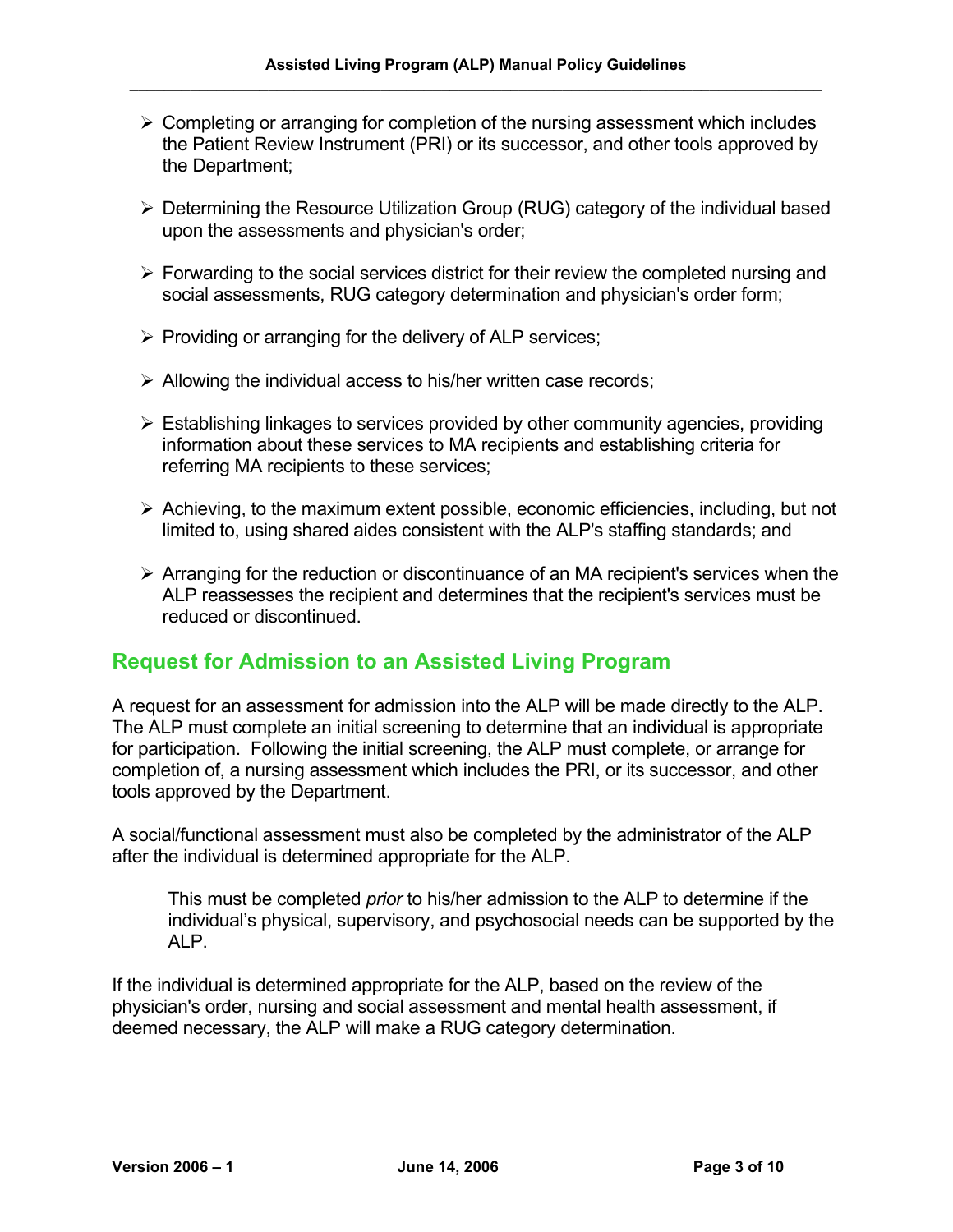A copy of the assessments and respective RUG category determination is then forwarded for review by the ALP to the local department of social services (LDSS) in which the ALP is located.

#### <span id="page-4-0"></span>**Responsibilities of the LDSS**

Upon receipt of the ALP's assessment and RUG category determination, the LDSS in which the ALP is located must:

 $\triangleright$  Complete an initial review of the MA eligibility of the individual.

When determining eligibility, the LDSS must adhere to existing regulations and requirements regarding districts of fiscal responsibility. The LDSS of fiscal responsibility is responsible for determining MA eligibility for an applicant.

*If not the district of fiscal responsibility, the LDSS in which the ALP is located must forward the Medicaid application and any documentation to the district of fiscal responsibility.* 

- $\triangleright$  Determine the applicant's LDSS of fiscal responsibility pursuant to State regulations at 18 NYCRR 505.35 (i):
	- For individuals who are MA eligible at the time of admission to the ALP, the district that is fiscally responsible for the individual immediately prior to his or her admission to the ALP will retain fiscal responsibility for the individual; and
	- For non-MA eligible individuals admitted to the ALP who later become MA eligible, the district in which the individual resided immediately prior to his or her admission to the ALP is the fiscally responsible district.
- $\triangleright$  Review the assessments and RUG category determination and within 10 working days of the LDSS' receipt of this documentation and the ALP's request for prior authorization of MA funded home care services for the applicant/recipient (A/R), take one of the following actions:
	- Agree with the ALP's determination and authorize payment for six months from date of admission to the ALP. If not the district of fiscal responsibility, forward the assessments and RUG category determination to the fiscally responsible district for prior authorization; or
	- Conduct its own assessment and based upon the findings of the assessment agree with the ALP's assessment and authorize payment for six months from date of admission. If not the district of fiscal responsibility, forward the assessments and RUG category determination to the fiscally responsible district for prior authorization; or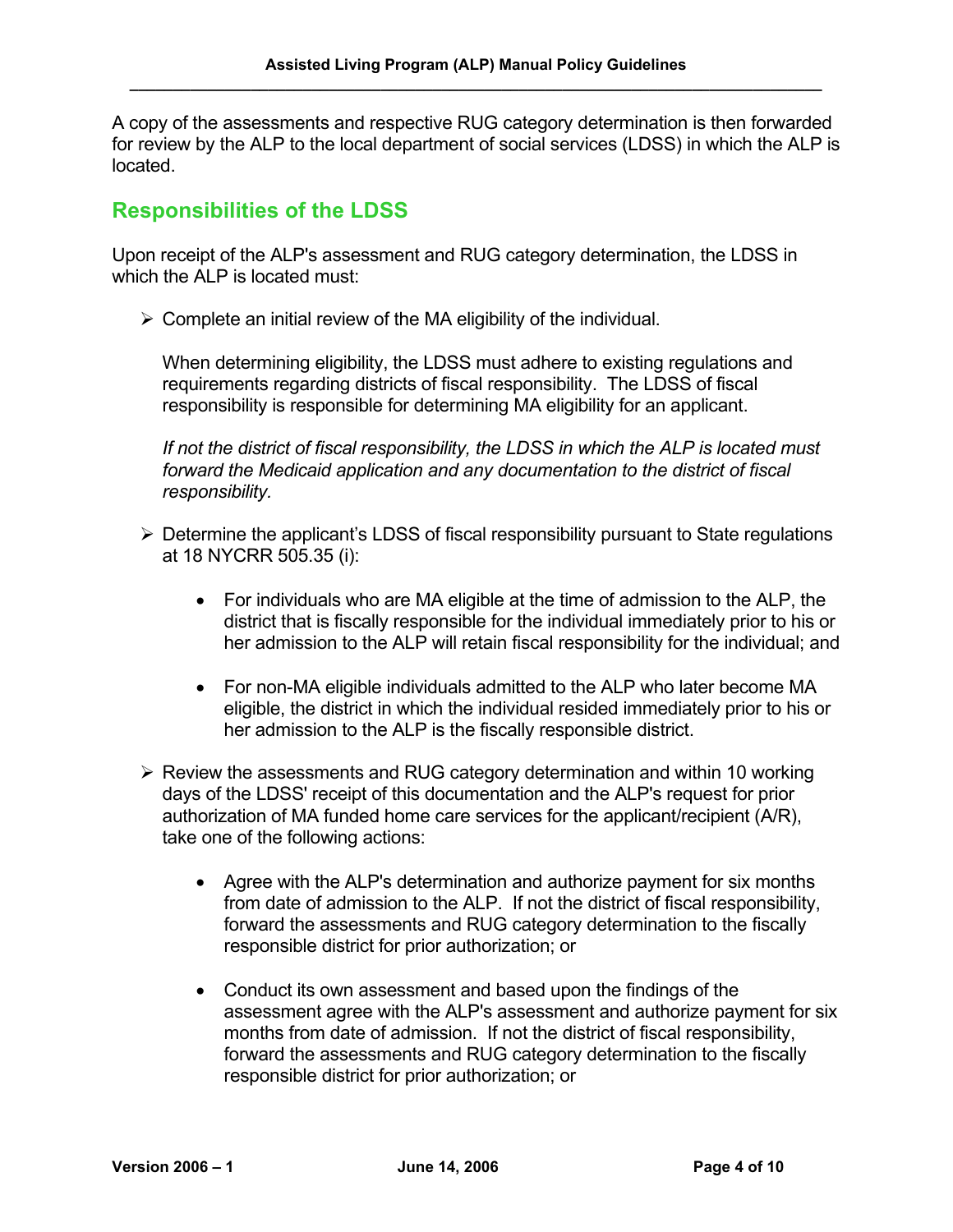• Conduct its own assessment and based upon those findings disagree with the ALP's assessment. The district where the ALP is located must then forward both the district's and the ALP's assessment to the local professional director (LPD) or designee, for review and final determination of the appropriate payment.

This determination must be made within 5 working days of the LPD's or designee's receipt of the request for review.

If not the LDSS of fiscal responsibility, forward final determination with the assessments and RUG category determination to the fiscally responsible district for prior authorization.

#### **Note: When the LDSS' and the ALP's assessment disagree, an agreement may be reached by sharing information or conducting a joint assessment.**

The LDSS of fiscal responsibility makes the MA eligibility determination and provides the applicant with the Notice of Decision and Fair Hearing rights associated with the determination.

If the LDSS of fiscal responsibility makes an adverse decision regarding a recipient's access to ALP services, the LDSS of fiscal responsibility is responsible for notifying the recipient in writing and affording the recipient Fair Hearing rights.

Consequently, notice and Fair Hearing rights will only be afforded in the following two circumstances:

- $\triangleright$  When an ALP accepts an MA recipient for admission, the district's assessment disagrees with the ALP's assessment and the local professional director upholds the district's decision, the district must send a denial notice and afford the recipient fair hearing rights.
- $\triangleright$  When an ALP determines to reauthorize an ALP participant and the district disagrees with the ALP's assessment and the local professional director upholds the district's decision, the district must send a discontinuance notice and afford the recipient fair hearing and aid-continuing rights.

#### <span id="page-5-0"></span>**Prior Authorization**

Prior authorization from the LDSS is required for the provision of the home care services portion of the ALP.

*Formal notification of eligibility for ALP services from the district of fiscal responsibility is required prior to initiation of service delivery.*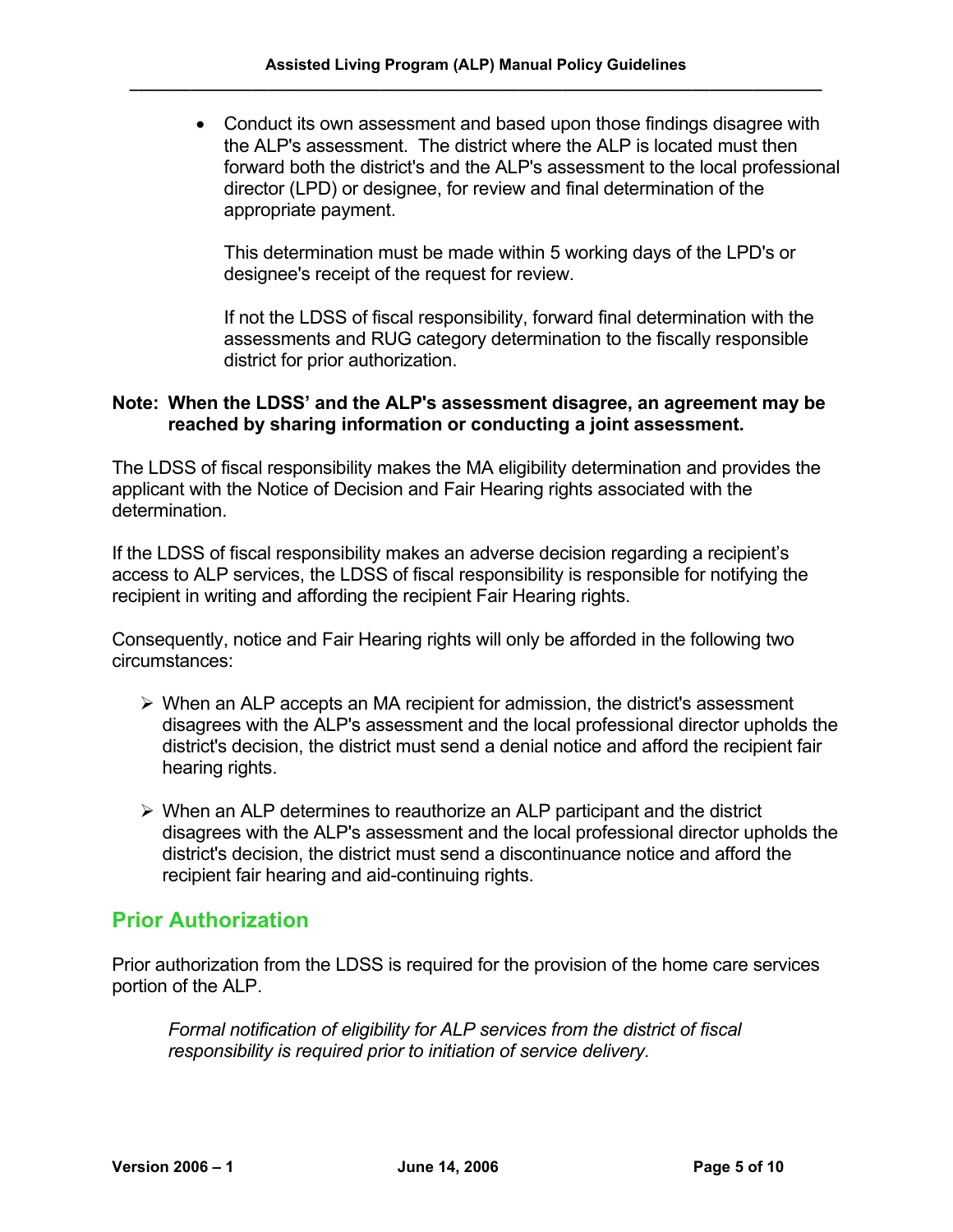#### <span id="page-6-0"></span>**Reassessment/Reauthorization Procedures**

The ALP must reassess the individual's appropriateness for the ALP *every six months from the date of the individual's admission to the ALP*.

If the individual's condition changes during the authorization or reauthorization period so that the RUG category also changes, a new assessment must be completed by the ALP and submitted to the district.

#### <span id="page-6-1"></span>**Qualification/Requirements of the ALP as a Personal Care Provider Agency**

In order to be eligible to provide Medicaid-funded Personal Care Services in the Assisted Living Program, the ALP must be licensed or certified by the New York State Department of Health (NYSDOH) as a home care agency.

Additionally, the ALP must have either a NYSDOH approved Home Health Aide training plan or a NYSDOH approved Personal Care Aide training plan.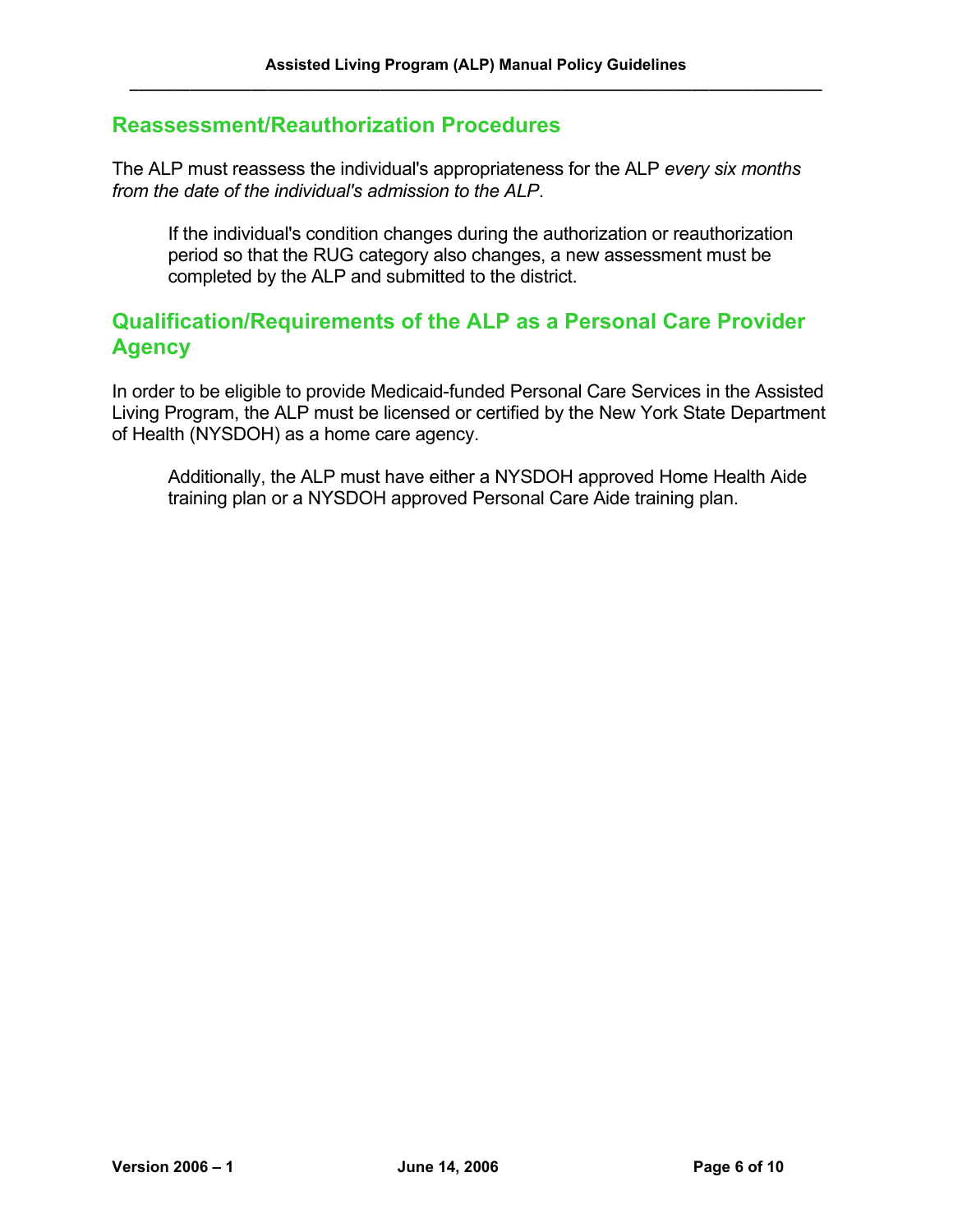## <span id="page-7-0"></span>**Section II - Record-Keeping Requirements**

Federal Law and State Regulations require providers to maintain financial and health records necessary to fully disclose the extent of services, care, and supplies provided to Medicaid recipients.

Providers must furnish information regarding any payment claimed to authorized officials upon request of the State Medicaid Program or the local department of social services.

For medical facilities subject to inspection and licensing requirements provided in Article 28 of the Public Health Law, the State Hospital Code contains specific details concerning content and maintenance of medical records.

Practitioners providing diagnostic and treatment services must keep medical records on each recipient. Records include:

- $\triangleright$  Recipient identification (name, sex, age, etc.);
- $\triangleright$  Conditions or reasons for which care is provided;
- $\triangleright$  Nature and extent of services provided;
- $\triangleright$  Type of services ordered or recommended for the recipient to be provided by another practitioner or facility;
- $\triangleright$  The dates of service provided and ordered.

The maintenance and furnishing of information relative to care included on a Medicaid claim is a basic condition for participation in the Program.

For auditing purposes, records on recipients must be maintained and be available to authorized Medicaid officials for six years following the date of payment. Failure to conform to these requirements may affect payment and may jeopardize a provider's eligibility to continue as a Medicaid participant.

### <span id="page-7-1"></span>**Basis of Payment**

Payment for services provided to eligible MA recipients by the ALP is made through two funding mechanisms:

- $\triangleright$  The residential component is paid by the resident to the ALP at the SSI Congregate Care Level II rate established by the Department or at a private pay rate established by the ALP if the resident is ineligible for SSI.
- $\triangleright$  As stipulated in the model contract provided by the Department in the ALP Administrative Directive, the ALP may not charge more than the SSI Congregate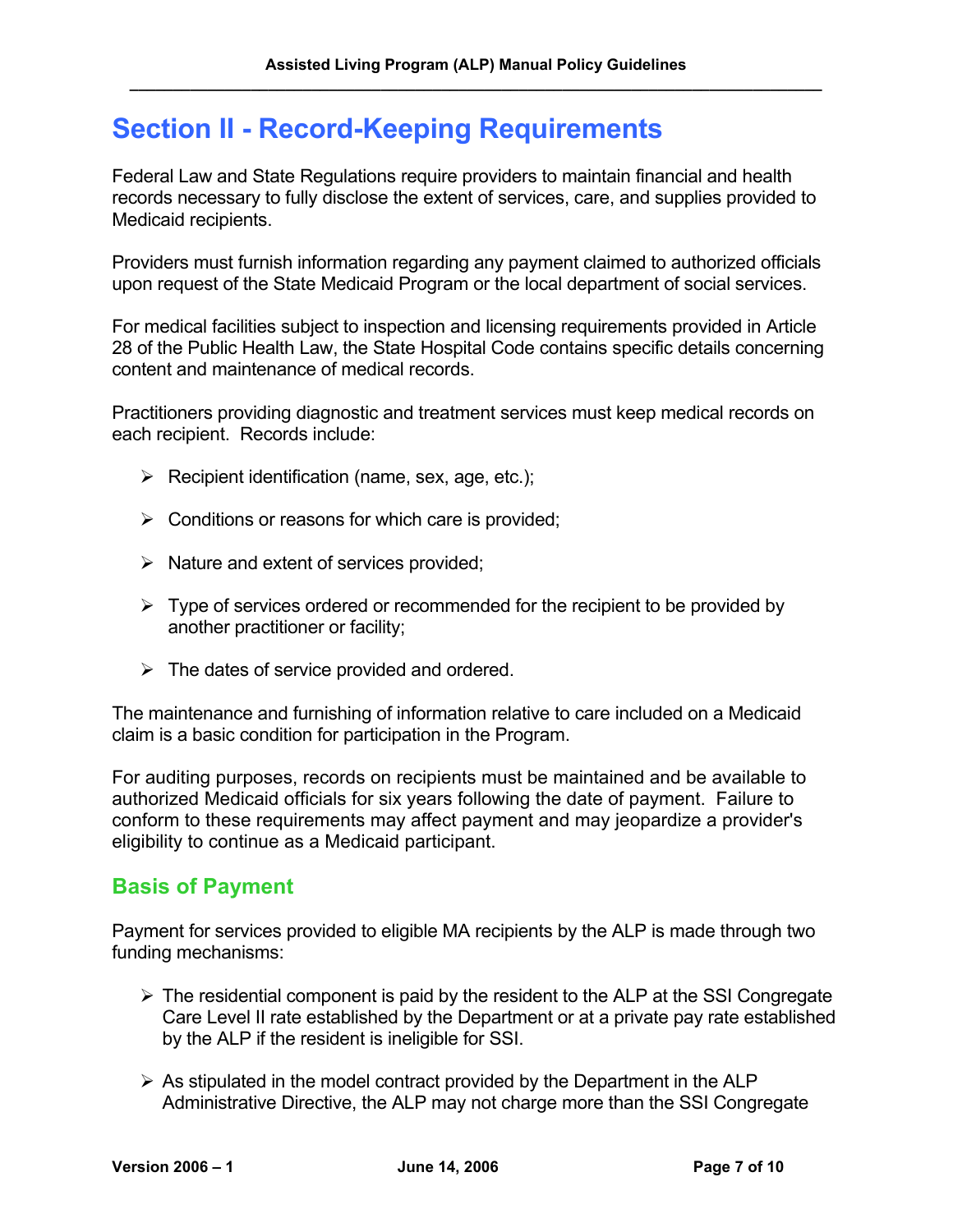Care Level II rate for the residential component to a resident in receipt of MA funded home care services.

 $\triangleright$  The home care services component is paid through the district's prior authorization of the appropriate RUG category. This daily rate is equal to 50% of the amount that would be expended for an individual patient within the same RUG category in a residential health care facility located in the same district as the ALP.

Payment for home care services provided to a recipient in an ALP will be authorized by the LDSS. The rate codes and corresponding reimbursement rates to be used when prior authorizing MA home care services will be made available through the social services district.

No payment for MA funded home care services may be made to the ALP while the recipient is receiving residential health care facility services or inpatient hospital services.

MA payment will continue to be made to the ALP when an MA eligible resident is absent from the ALP for a 24 hour period or more in order to visit friends or relatives under the following conditions:

- $\triangleright$  The recipient has resided in the ALP for at least thirty (30) days;
- $\triangleright$  A statement is obtained from the recipient's physician approving of the absence;
- $\triangleright$  The ALP can assure that the recipient's health care needs can be met during his or her absence;
- $\triangleright$  The visit is limited to two (2) days duration for any single absence;
- $\triangleright$  The ALP will obtain prior authorization from the fiscally responsible district if the recipient's total days of absence exceed eighteen (18) days in a twelve (12) month period;
- $\triangleright$  While the recipient is absent from the ALP, the ALP is fiscally responsible for the provision of any home care services included in the MA home care services rate which are required by the recipient during his/her absence and which the family member or friend is unable or unwilling to provide.

The ALP must document all absences on forms provided by the Department.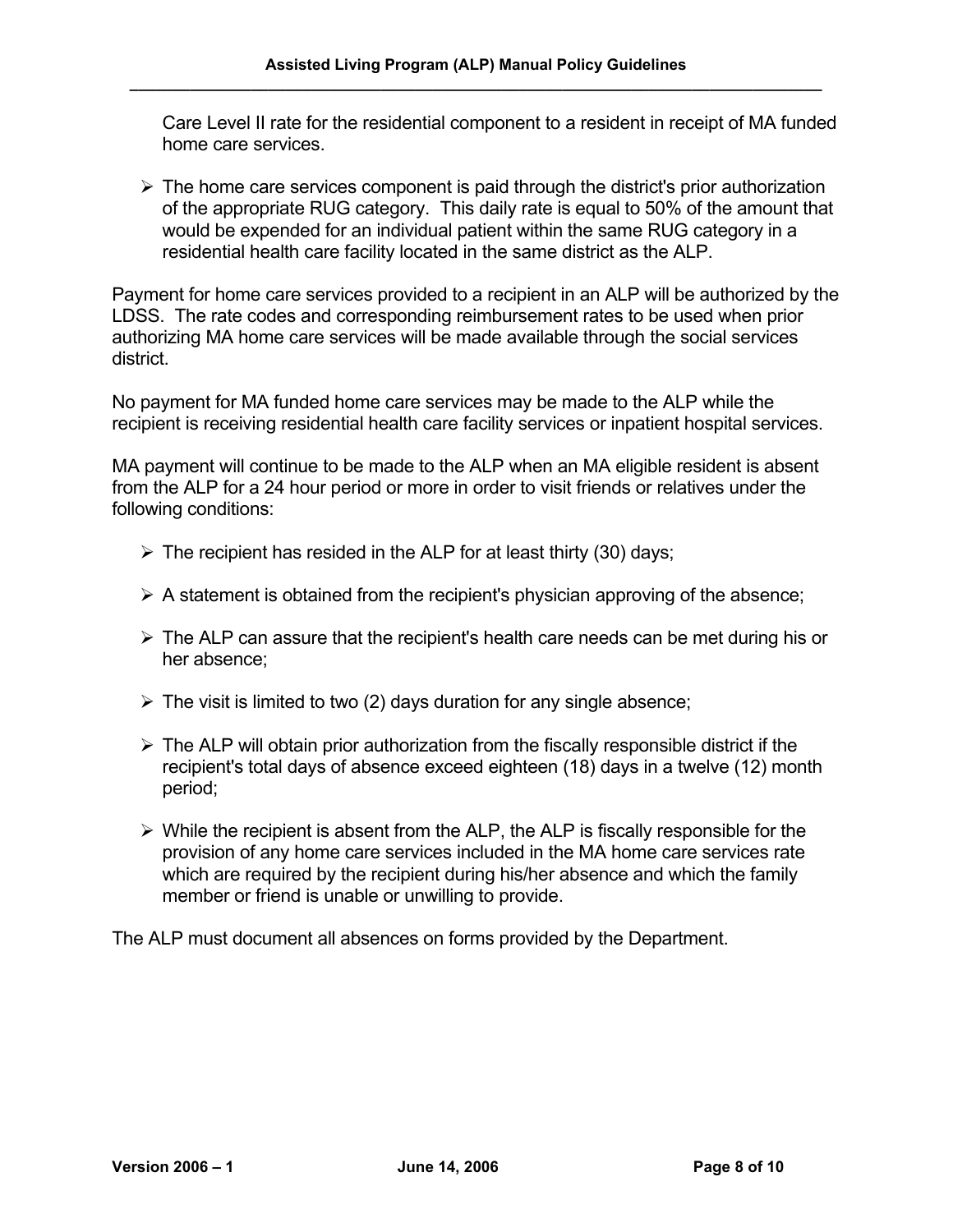## <span id="page-9-0"></span>**Section III – Definitions**

For the purpose of the Medicaid program and as used in this Manual, certain terms are defined as follows:

### <span id="page-9-1"></span>**Assisted Living Program (ALP)**

An entity established and operated for the purpose of providing long term residential care, room, board, housekeeping, personal care, supervision, and providing or arranging for home health services to five or more eligible adults unrelated to the operator.

### <span id="page-9-2"></span>**Certified Home Health Agency (CHHA)**

A home care services agency which possesses a valid certificate of approval issued pursuant to the provisions of Article 36 of the Public Health Law, or a residential health care facility or hospital possessing a valid operating certificate issued under Article 28 of the Public Health Law which is authorized under Article 36 to provide a Long Term Care Program.

### <span id="page-9-3"></span>**Long Term Home Health Care Program (LTHHCP)**

A coordinated plan of care and services provided at home to invalid, infirm, or disabled persons who are medically eligible for placement for an extended period of time in a hospital or residential health care facility (skilled nursing facility or health related facility).

The program shall be provided in the person's home, an adult care facility other than a shelter for adults, or in the home of a responsible relative or other responsible adult.

A LTHHCP is authorized by the Commissioner of the New York State Department of Health to provide long term home health care only.

The following institutional types and agencies can apply to become a LTHHCP:

- $\triangleright$  A certified home health agency; or
- $\triangleright$  A residential health care facility or hospital.

#### <span id="page-9-4"></span>**Adult Home**

A home established and operated for the purpose of providing long-term residential care, room, board, housekeeping, personal care and supervision to five or more adults unrelated to the operator.